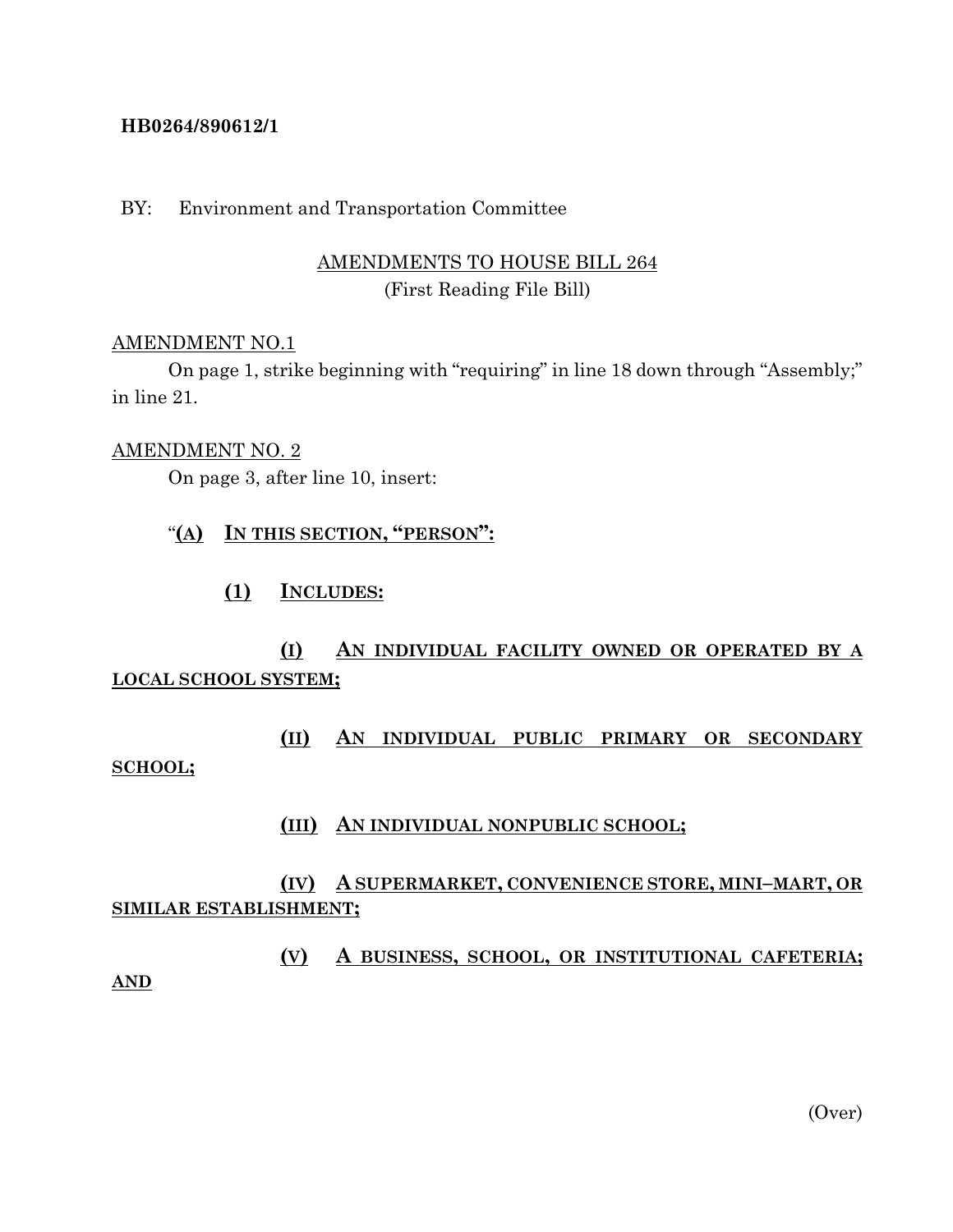**HB0264/890612/1 Environment and Transportation Committee Amendments to HB 264 Page 2 of 3**

# **(VI) A CAFETERIA OPERATED BY OR ON BEHALF OF THE STATE OR A LOCAL GOVERNMENT; AND**

## **(2) DOES NOT INCLUDE:**

# **(I) THE AGGREGATE OF ALL SCHOOL BUILDINGS AND FACILITIES IN A LOCAL SCHOOL SYSTEM; OR**

## **(II) A RESTAURANT ESTABLISHMENT THAT:**

### **1. ACCOMMODATES THE PUBLIC;**

## **2. IS EQUIPPED WITH A DINING ROOM WITH FACILITIES FOR PREPARING AND SERVING REGULAR MEALS; AND**

# **3. HAS AVERAGE DAILY RECEIPTS FROM THE SALE OF FOOD THAT EXCEED THE AVERAGE DAILY RECEIPTS FROM THE SALE OF ALCOHOLIC BEVERAGES.**";

in lines 11 and 22, strike "**(A)**" and "**(B)**", respectively, and substitute "**(B)**" and "**(C)**", respectively; in line 18, after "**PROCESS**" insert "**ALL OF**"; in the same line, after the second "**THE**" insert "**PERSON'S**"; in line 19, strike "**AND**"; in line 20, after "**ACCEPT**" insert "**ALL OF**"; in the same line, after "**THE**" insert "**PERSON'S**"; in line 21, after "**RECYCLING**" insert "**; AND**

# **(III) IS WILLING TO ENTER INTO A CONTRACT TO ACCEPT AND PROCESS THE PERSON'S FOOD RESIDUALS**";

and in line 22, strike " $(C)$ " and substitute " $(D)$ ".

#### AMENDMENT NO. 3